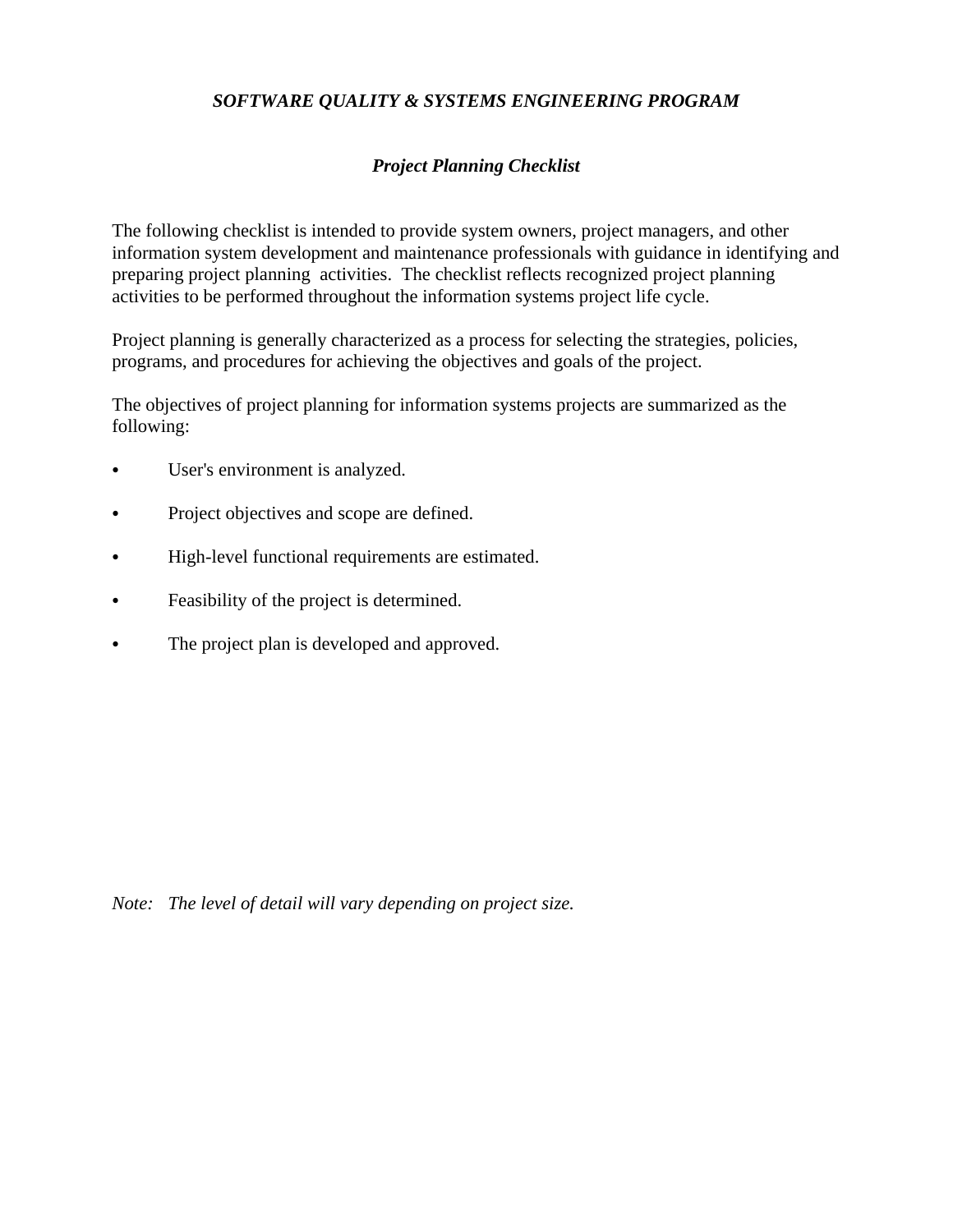|          | <b>Planning Checklist</b>                                                                                                                                                                 | <b>SEM Reference</b>                                                                                                                                                                                                                                                | <b>Comments</b> |
|----------|-------------------------------------------------------------------------------------------------------------------------------------------------------------------------------------------|---------------------------------------------------------------------------------------------------------------------------------------------------------------------------------------------------------------------------------------------------------------------|-----------------|
| $\Box$   | The project team participates as part of the task planning.                                                                                                                               | Chapter 3<br>Analyze User Environment<br>Define Project Objectives<br>Define Project Scope<br>Develop High-level Project<br>Requirements<br><b>Establish Communication with</b><br><b>Functional Areas</b><br>Determine Project Feasibility<br>Develop Project Plan |                 |
| □        | Software project planning is initiated in the early stages of, and<br>in parallel with, overall project planning.                                                                         | Chapter 2<br>Lifecycle Model<br>Chapter 3<br>Develop Project Plan                                                                                                                                                                                                   |                 |
| □        | The project team participates with other affected groups in<br>overall project planning throughout the project life.                                                                      | Chapter 3<br><b>Establish Communications with</b><br><b>Functional Areas</b><br>Develop Project Plan                                                                                                                                                                |                 |
| $\Box$   | Project commitments and changes to commitments made to<br>individuals and groups external to the organization are reviewed<br>with senior management according to a documented procedure. | Chapter 3<br>Project Tracking and<br>Oversight                                                                                                                                                                                                                      |                 |
| $\Box$   | Functional Area Representatives have been included in the<br>project schedule to participate in all stages of the lifecycle and in<br>the Stage Exit process.                             | Chapter 3<br><b>Establish Communications with</b><br><b>Functional Areas</b>                                                                                                                                                                                        |                 |
| $\sqcap$ | A project lifecycle with predefined stages of manageable size is<br>identified or defined.                                                                                                | Chapter 2<br>Lifecycle Model<br>Chapter 3<br>Develop Project Plan                                                                                                                                                                                                   |                 |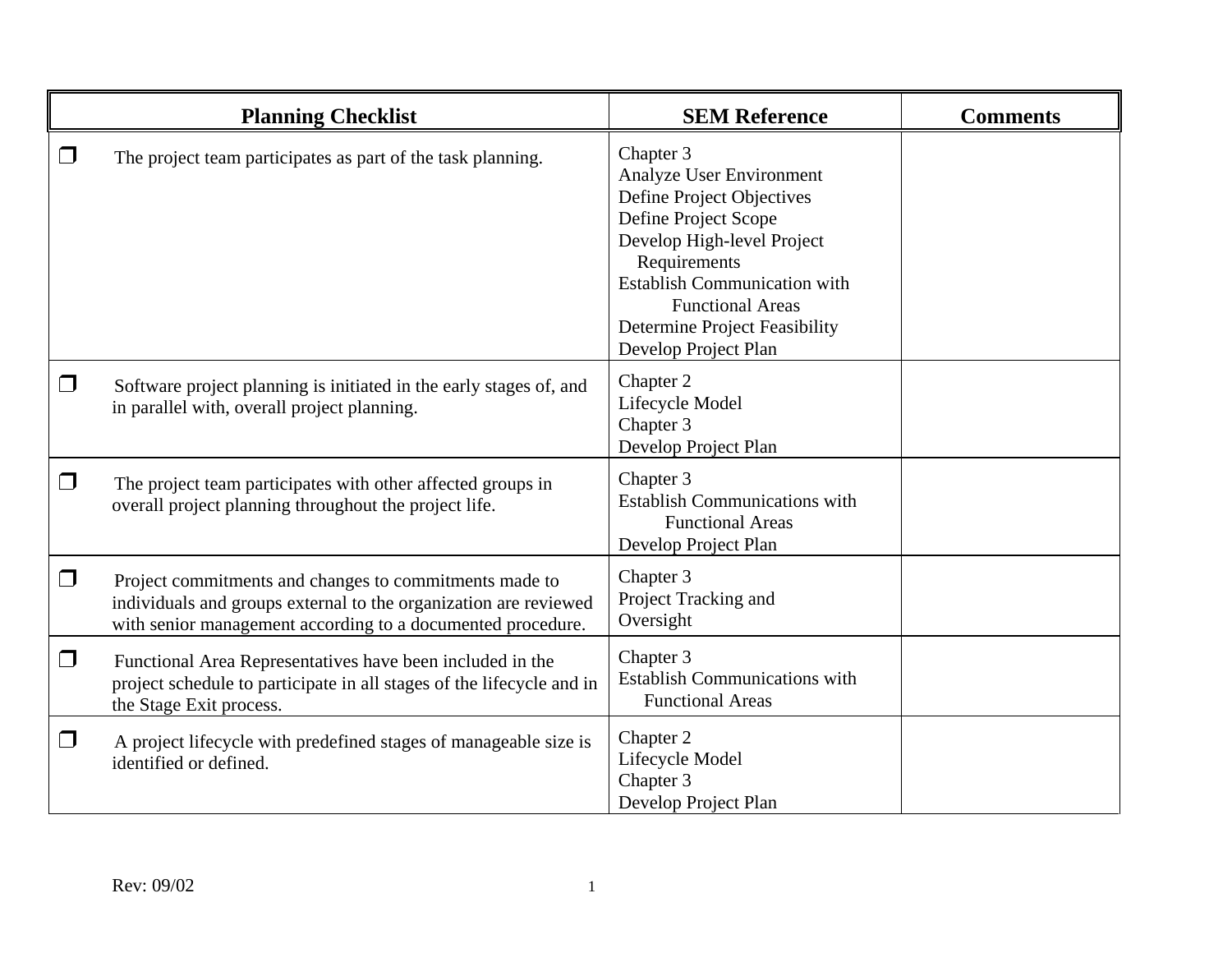|                          | <b>Planning Checklist</b>                                                                                        | <b>SEM Reference</b>                                                                                                               | <b>Comments</b> |
|--------------------------|------------------------------------------------------------------------------------------------------------------|------------------------------------------------------------------------------------------------------------------------------------|-----------------|
| $\Box$                   | Software and hardware alternatives have been investigated.                                                       | Chapter 3<br>Determine Project Feasibility<br><b>Investigate Software Alternatives</b><br><b>Investigate Hardware Alternatives</b> |                 |
| $\Box$                   | Platform options have been formulated.                                                                           | Chapter 3<br><b>Formulate Platform Options</b>                                                                                     |                 |
| $\Box$                   | A Feasibility Review has been conducted.                                                                         | Chapter 3<br><b>Conduct Feasibility Review</b>                                                                                     |                 |
| $\Box$                   | A Feasibility Study has been developed as appropriate.                                                           | Chapter 3<br>Develop Feasibility Study                                                                                             |                 |
| $\overline{\phantom{a}}$ | An approved project plan exists.                                                                                 | Chapter 3<br>Develop Project Plan                                                                                                  |                 |
| $\Box$                   | Work products needed to establish and maintain control of the<br>project are identified.                         | Chapter 3<br>Develop Project Plan<br>Develop Configuration<br>Management Plan                                                      |                 |
| $\Box$                   | Work products size (or changes to the size of work products) are<br>derived according to a documented procedure. | Chapter 2<br><b>Project Sizes</b><br>Adapting the Lifecycle<br>Chapter 3<br>Develop Project Plan                                   |                 |
| - 1                      | The estimates for the project effort and cost are derived<br>according to a documented procedure.                | Chapter 3<br>Conduct Analysis of Benefits &<br>Costs<br>Develop Project Plan (Develop the<br><b>Project Estimates)</b>             |                 |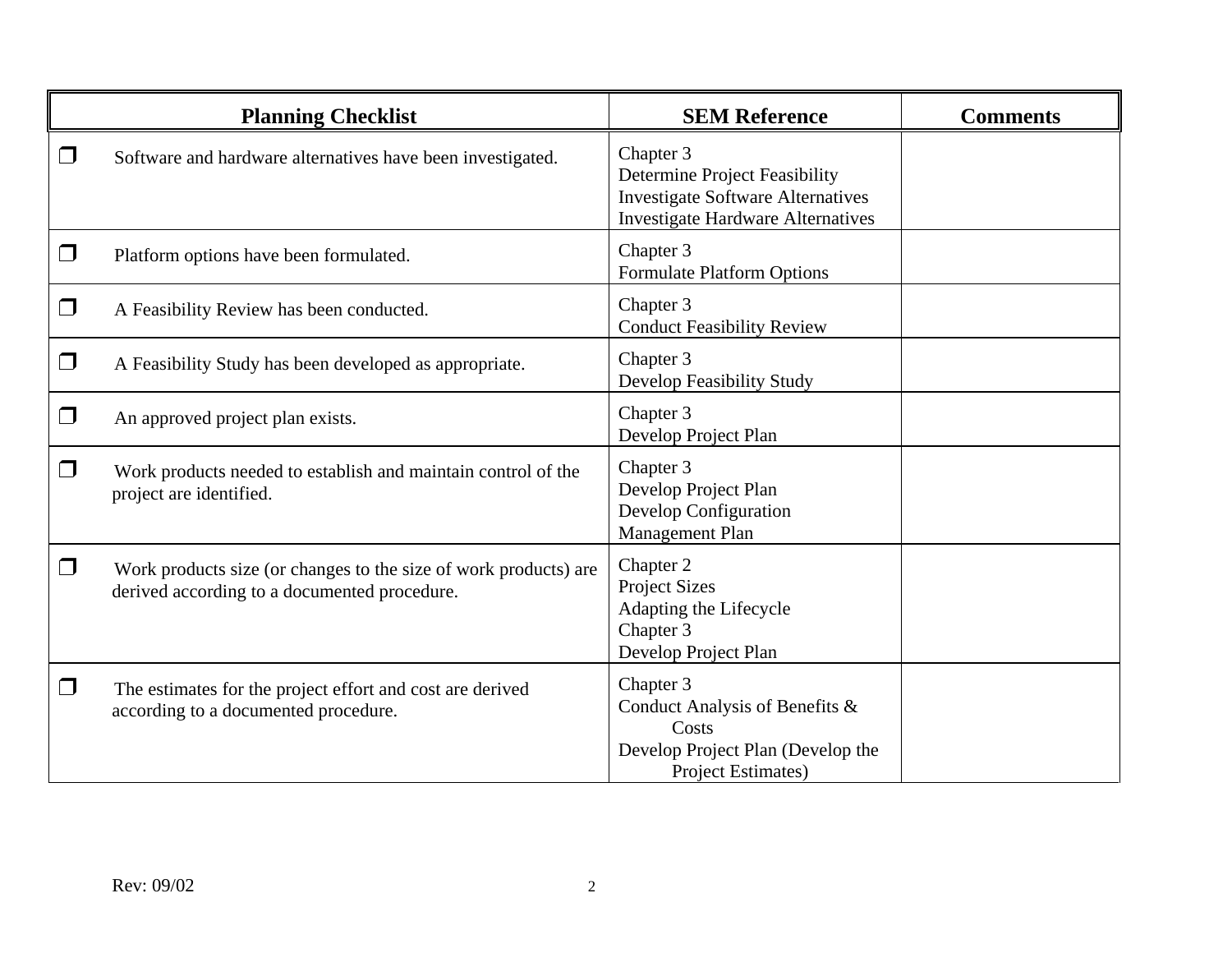|        | <b>Planning Checklist</b>                                                                                                                    | <b>SEM Reference</b>                                                                                                         | <b>Comments</b> |
|--------|----------------------------------------------------------------------------------------------------------------------------------------------|------------------------------------------------------------------------------------------------------------------------------|-----------------|
| $\Box$ | The estimates for the project critical computer resources are<br>derived according to a documented procedure.                                | Chapter 3<br>Develop High-Level Project<br>Requirements<br>Develop Project Plan<br>Chapter 4<br>Define Project Requirements  |                 |
| $\Box$ | More than one estimation methodology was used for<br>comparison and verification.                                                            | Chapter 3<br><b>Develop Project Estimates</b>                                                                                |                 |
| $\Box$ | The project's schedule is derived according to a documented<br>procedure.                                                                    | Chapter 3<br>Develop Project Plan<br>Develop Project Schedule                                                                |                 |
| $\Box$ | The risks associated with the cost, resource, schedule, and<br>technical aspects of the project are identified, assessed, and<br>documented. | Chapter 3<br><b>Conduct a Feasibility Review</b><br>Develop Project Plan                                                     |                 |
| $\Box$ | Plans for systems engineering facilities and support are<br>prepared.                                                                        | Chapter 3<br><b>Conduct Feasibility Review</b><br>Develop Project Plan<br>Chapter 4<br>Define Implementation<br>Requirements |                 |
| $\Box$ | Planning data is recorded.                                                                                                                   | Chapter 3<br>Develop Project Plan                                                                                            |                 |
| $\Box$ | Measurements are made and used to determine project planning<br>status.                                                                      | Chapter 3<br><b>Planning Stage</b>                                                                                           |                 |
| $\Box$ | Project planning activities are reviewed with senior management<br>on a periodic basis.                                                      | Chapter 3<br>Develop Project Plan                                                                                            |                 |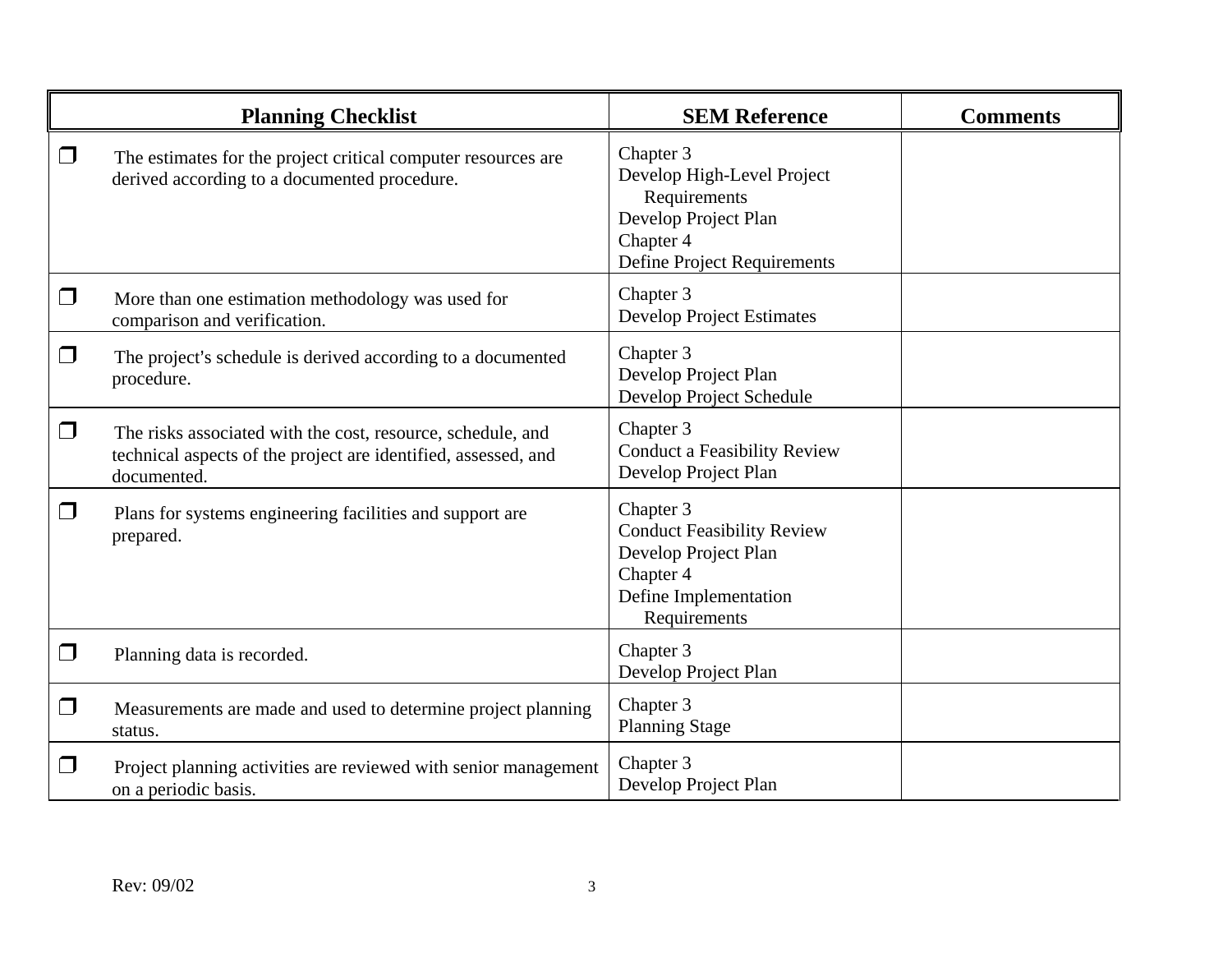|        | <b>Planning Checklist</b>                                                                                                                                                                                                       | <b>SEM Reference</b>                                                                                                                                                                                                                         | <b>Comments</b> |
|--------|---------------------------------------------------------------------------------------------------------------------------------------------------------------------------------------------------------------------------------|----------------------------------------------------------------------------------------------------------------------------------------------------------------------------------------------------------------------------------------------|-----------------|
| $\Box$ | The activities for project planning are reviewed with the project<br>manager on both a periodic and event-driven basis                                                                                                          | Chapter 3<br>Develop Project Plan                                                                                                                                                                                                            |                 |
| $\Box$ | The quality assurance staff reviews and/or audits the activities<br>and work products for project planning and reports the results.                                                                                             | Chapter 3<br>Develop Quality<br><b>Assurance Plan</b>                                                                                                                                                                                        |                 |
| $\Box$ | A centrally maintained project file has been created to be used<br>as the repository for all project information gathered during the<br>planning stage and for all work products developed throughout<br>the project lifecycle. | Chapter 3<br>Analyze User Environment                                                                                                                                                                                                        |                 |
|        | The work products from the planning stage have been placed in<br>the project file.                                                                                                                                              | Chapter 3<br>Analyze User Environment<br>Define Project Objectives<br>Define Project Scope<br>Develop High-Level Project<br>Requirements<br><b>Establish Communications with</b><br><b>Functional Areas</b><br>Determine Project Feasibility |                 |